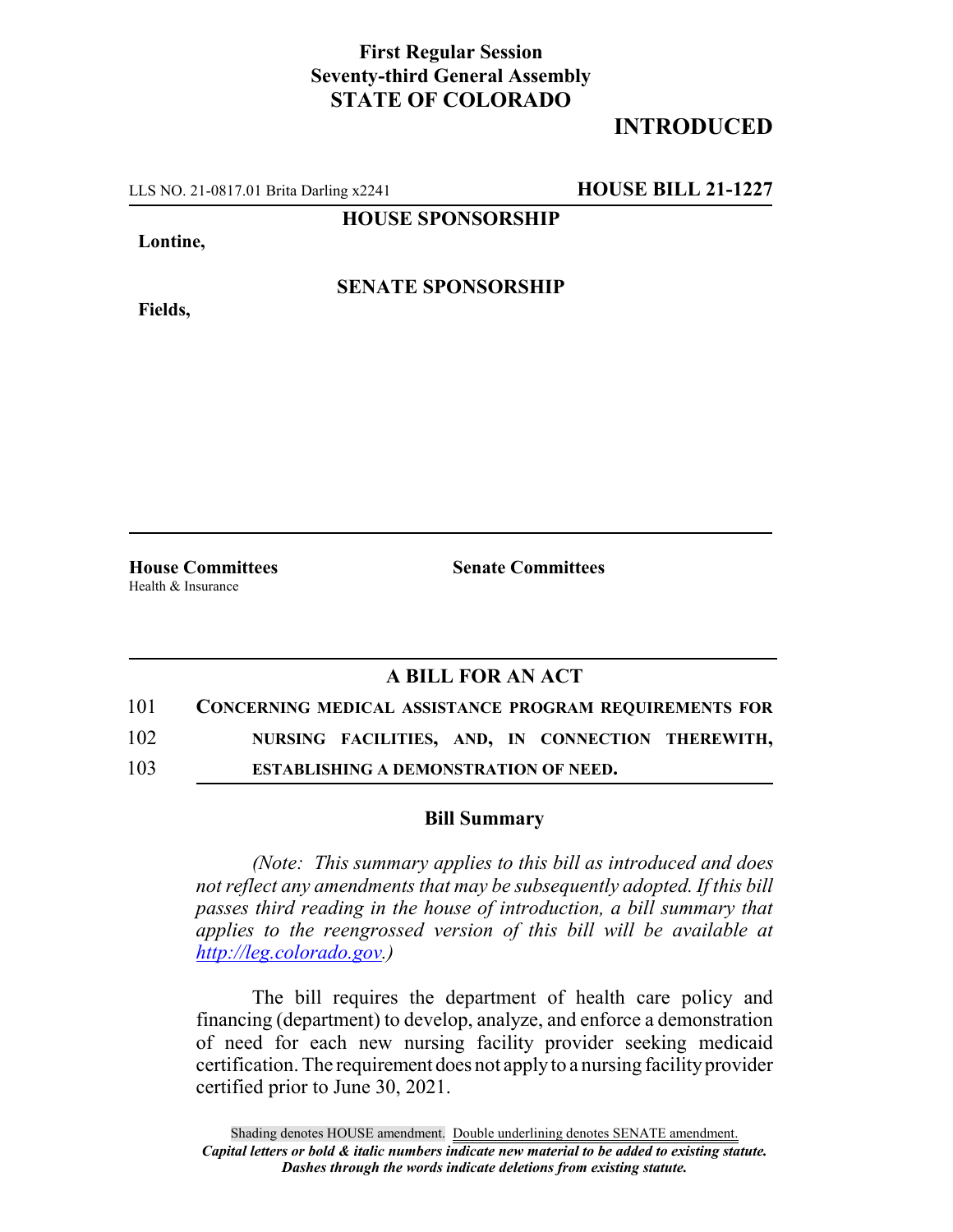The bill requires the medical services board to promulgate rules, no later than June 30, 2022, addressing the establishment of criteria to be used in determining a nursing facility provider's medicaid certification.

The bill allows the department to exempt nursing facilities with 5 or fewer medicaid beds from the current reimbursement methodology and instead require the facilities to be reimbursed at the statewide average rate.

*Be it enacted by the General Assembly of the State of Colorado:*

 **SECTION 1.** In Colorado Revised Statutes, **add** 25.5-6-209 as follows:

 **25.5-6-209. Establishment of nursing facility provider demonstration of need - criteria - rules.** (1) THE STATE DEPARTMENT, IN MAKING ANY MEDICAID CERTIFICATION DETERMINATION, SHALL ENCOURAGE AN APPROPRIATE ALLOCATION OF PUBLIC HEALTH-CARE RESOURCES AND THE DEVELOPMENT OF ALTERNATIVE OR SUBSTITUTE METHODS OF DELIVERING HEALTH-CARE SERVICES SO THAT ADEQUATE LONG-TERM CARE SERVICES ARE MADE REASONABLY AVAILABLE TO EVERY QUALIFIED RECIPIENT WITHIN THE STATE AT THE APPROPRIATE LEVEL OF CARE, AT THE LOWEST REASONABLE AGGREGATE COST, AND IN THE LEAST RESTRICTIVE SETTING. MEDICAID CERTIFICATION DETERMINATIONS SHALL BE MADE IN ACCORDANCE WITH *OLMSTEAD V. L.C.*, 527 U.S. 581 (1999).

 (2) THE STATE DEPARTMENT SHALL DEVELOP, ANALYZE, AND ENFORCE A DEMONSTRATION OF NEED TO DETERMINE THE VIABILITY OF AND REQUIRED NEED FOR EACH NEW NURSING FACILITY PROVIDER SEEKING MEDICAID CERTIFICATION. THE REQUIREMENT DOES NOT APPLY TO A 20 NURSING FACILITY PROVIDER CERTIFIED PRIOR TO JUNE 30, 2021.

 (3) IN ORDER TO DETERMINE A VALID DEMONSTRATION OF NEED, THE STATE DEPARTMENT SHALL, AT A MINIMUM, CONSIDER: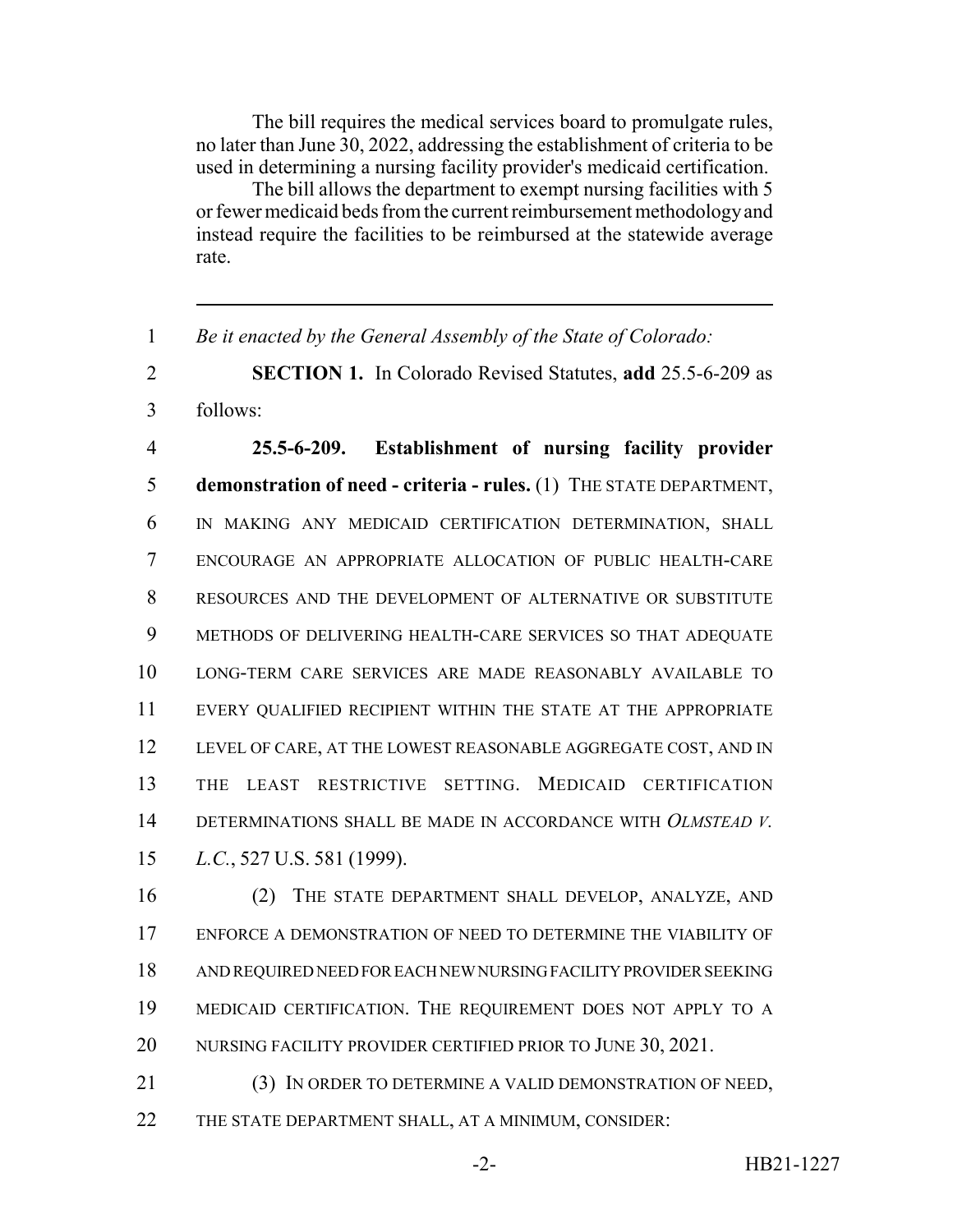(a) STATE DEMOGRAPHY OFFICE DATA ILLUSTRATING THE PRESENT OR IMPENDING NEED WITHIN THE REQUESTING NURSING FACILITY'S GEOGRAPHIC AREA;

 (b) QUALITY AND PERFORMANCE DATA OF THE REQUESTING NURSING FACILITY OR ASSOCIATED NURSING FACILITIES;

 (c) BUSINESS CONTINUITY AND SOLVENCY INFORMATION OF THE REQUESTING NURSING FACILITY OR ASSOCIATED NURSING FACILITIES;

8 (d) INPUT FROM THE DEPARTMENT OF PUBLIC HEALTH AND ENVIRONMENT; THE DEPARTMENT OF LOCAL AFFAIRS; THE DEPARTMENT OF REGULATORY AGENCIES; THE DEPARTMENT OF LABOR AND EMPLOYMENT; AND ANY LOCAL GOVERNMENTS, INCLUDING CITIES AND COUNTIES; AND

 (e) MEASURABLE INNOVATIVE PRACTICES OF THE REQUESTING NURSING FACILITY.

 (4) NO LATER THAN JUNE 30, 2022, THE STATE BOARD SHALL PROMULGATE RULES PURSUANT TO THE "STATE ADMINISTRATIVE PROCEDURE ACT", ARTICLE 4 OF TITLE 24, ADDRESSING THE ESTABLISHMENT OF CRITERIA TO BE USED IN DETERMINING A NURSING FACILITY PROVIDER'S MEDICAID CERTIFICATION.THE STATE BOARD SHALL PUBLICLY CONSIDER AND GATHER INPUT ON THE DEMONSTRATION OF NEED CRITERIA PRIOR TO PROMULGATING RULES. THE STATE DEPARTMENT 22 SHALL CONSIDER INPUT FROM, AT A MINIMUM:

(a) DISABILITY ADVOCACY ORGANIZATIONS;

(b) URBAN NURSING FACILITY PROVIDERS;

(c) RURAL NURSING FACILITY PROVIDERS;

26 (d) AGING AND OLDER ADULT ADVOCACY ORGANIZATIONS; AND

(e) NURSING FACILITY TRADE ORGANIZATIONS.

-3- HB21-1227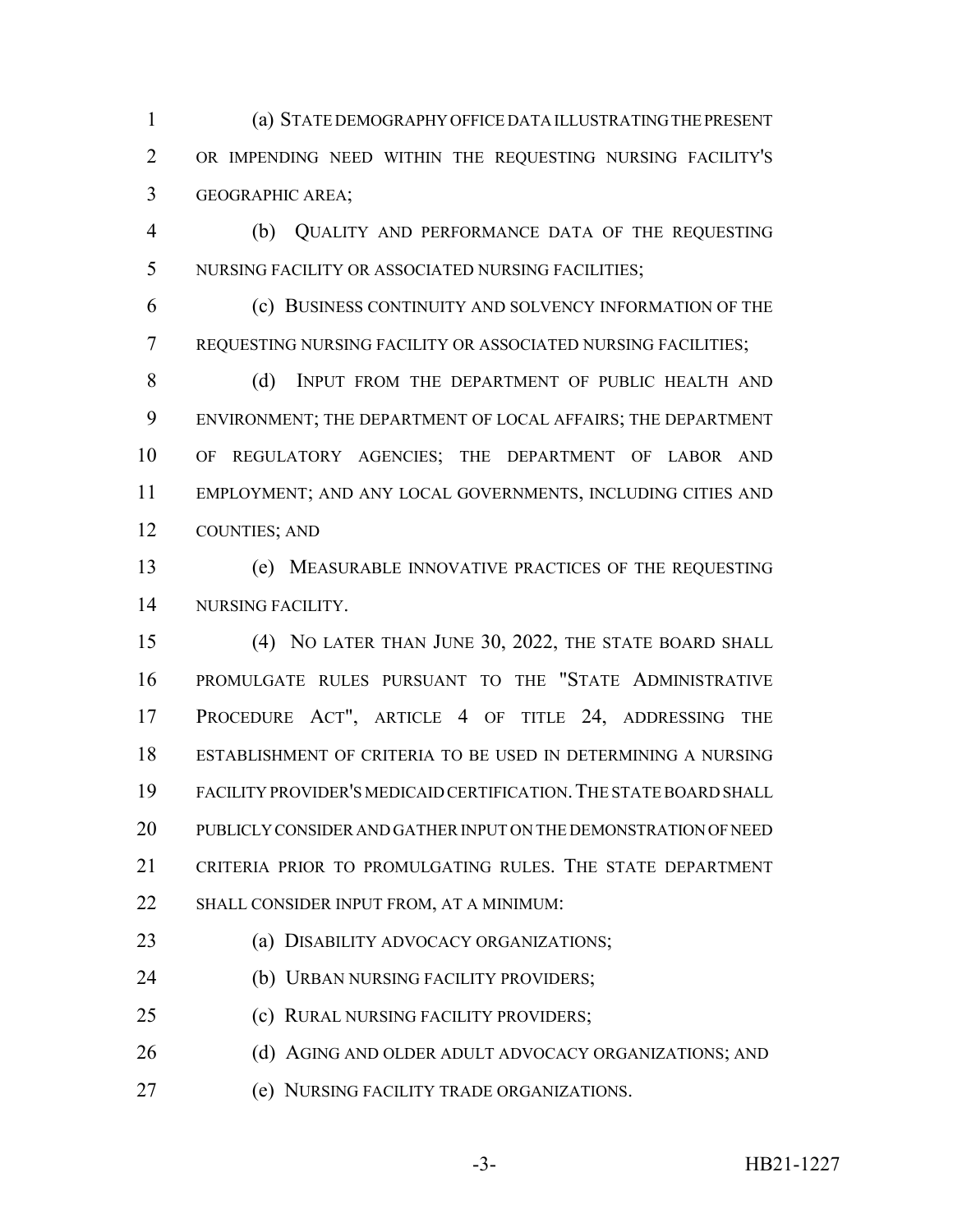**SECTION 2.** In Colorado Revised Statutes, 25.5-6-201, **amend** (4), (16), and (27); **repeal** (34); and **add** (9.5) as follows:

 **25.5-6-201. Special definitions relating to nursing facility reimbursement.** As used in this part 2, unless the context otherwise requires:

 (4) "Appraised value" means the determination by a qualified appraiser who is a member of an institute of real estate appraisers, or its equivalent, of the depreciated cost of replacement of a capital-related 9 asset to its current owner. The depreciated replacement appraisal shall MUST be based on the "Boeckh Commercial Underwriter's Valuation 11 System for Nursing Homes" A NATIONALLY RECOGNIZED VALUATION 12 SYSTEM DETERMINED BY THE STATE DEPARTMENT. The depreciated cost 13 of replacement appraisal shall MUST be redetermined AT LEAST every four 14 years by new appraisals of the nursing facilities. The new appraisals shall MUST be based upon rules promulgated by the state board.

 (9.5) "CASE-MIX GROUP" MEANS THE SYSTEM FOR GROUPING A NURSING FACILITY'S RESIDENTS ACCORDING TO THEIR CLINICAL AND FUNCTIONAL STATUS AS IDENTIFIED FROM DATA SUPPLIED BY THE FACILITY'S MINIMUM DATA SET AS PUBLISHED BY THE UNITED STATES DEPARTMENT OF HEALTH AND HUMAN SERVICES.

 (16) "Facility population distribution" means the number of 22 Colorado nursing facility residents who are classified into each resource 23 utilization CASE-MIX group as of a specific point in time.

 (27) "Nursing weights" means numeric scores assigned to each 25 category of the resource utilization CASE-MIX groups that measure the relative amount of resources required to provide nursing care to a nursing facility provider's residents.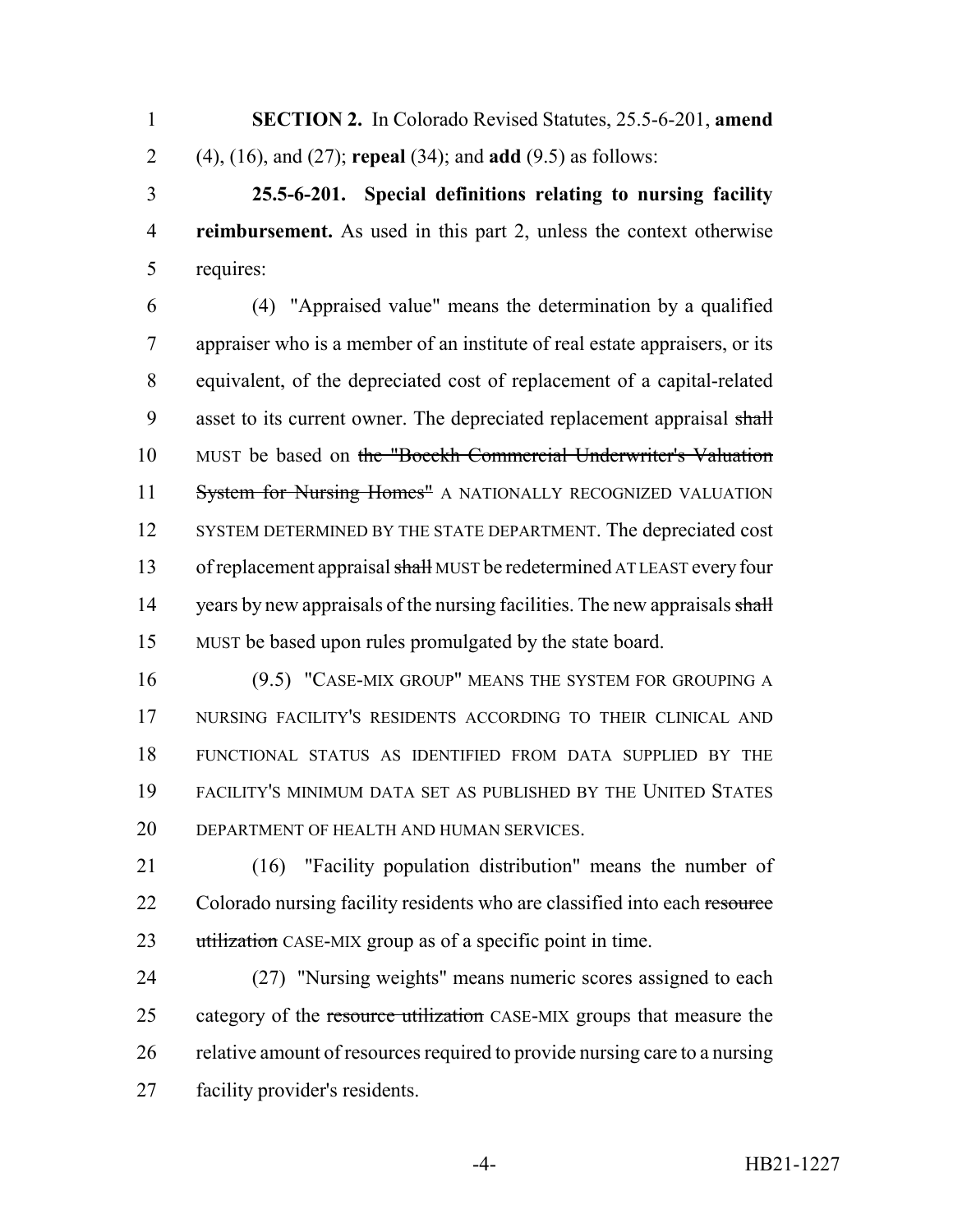(34) "Resource utilization groups" means the system for grouping a nursing facility's residents according to their clinical and functional statuses as identified from data supplied by the facility's minimum data 4 set as published by the United States department of health and human services.

 **SECTION 3.** In Colorado Revised Statutes, 25.5-6-202, **amend** (2); and **add** (12) as follows:

 **25.5-6-202. Providers - nursing facility provider reimbursement - exemption - rules.** (2) The state department shall further adjust and, subject to available appropriations, pay the per diem rate to the nursing facility provider for the cost of direct health-care services based upon the acuity or case-mix of the nursing facility provider residents in order to provide for the resource utilization of its residents. The state department shall determine this adjustment in accordance with each resident's status as identified and reported by the nursing facility provider on its federal medicare and medicaid minimum data set assessment. The state department shall establish a case-mix index for 18 each nursing facility provider according to the resource utilization groups 19 system, using only nursing weights CASE-MIX GROUP DETERMINED BY THE STATE DEPARTMENT. The state department shall calculate nursing weights based upon standard nursing time studies and weighted by facility population distribution and Colorado-specific nursing salary ratios. The state department shall determine an average case-mix index for each nursing facility provider's medicaid residents on a quarterly basis.

25 (12) THE STATE DEPARTMENT MAY EXEMPT FACILITIES WITH FIVE OR FEWER MEDICAID BEDS FROM THE METHODOLOGY DESCRIBED IN THIS SECTION AND INSTEAD REQUIRE THE FACILITIES TO BE REIMBURSED AT THE